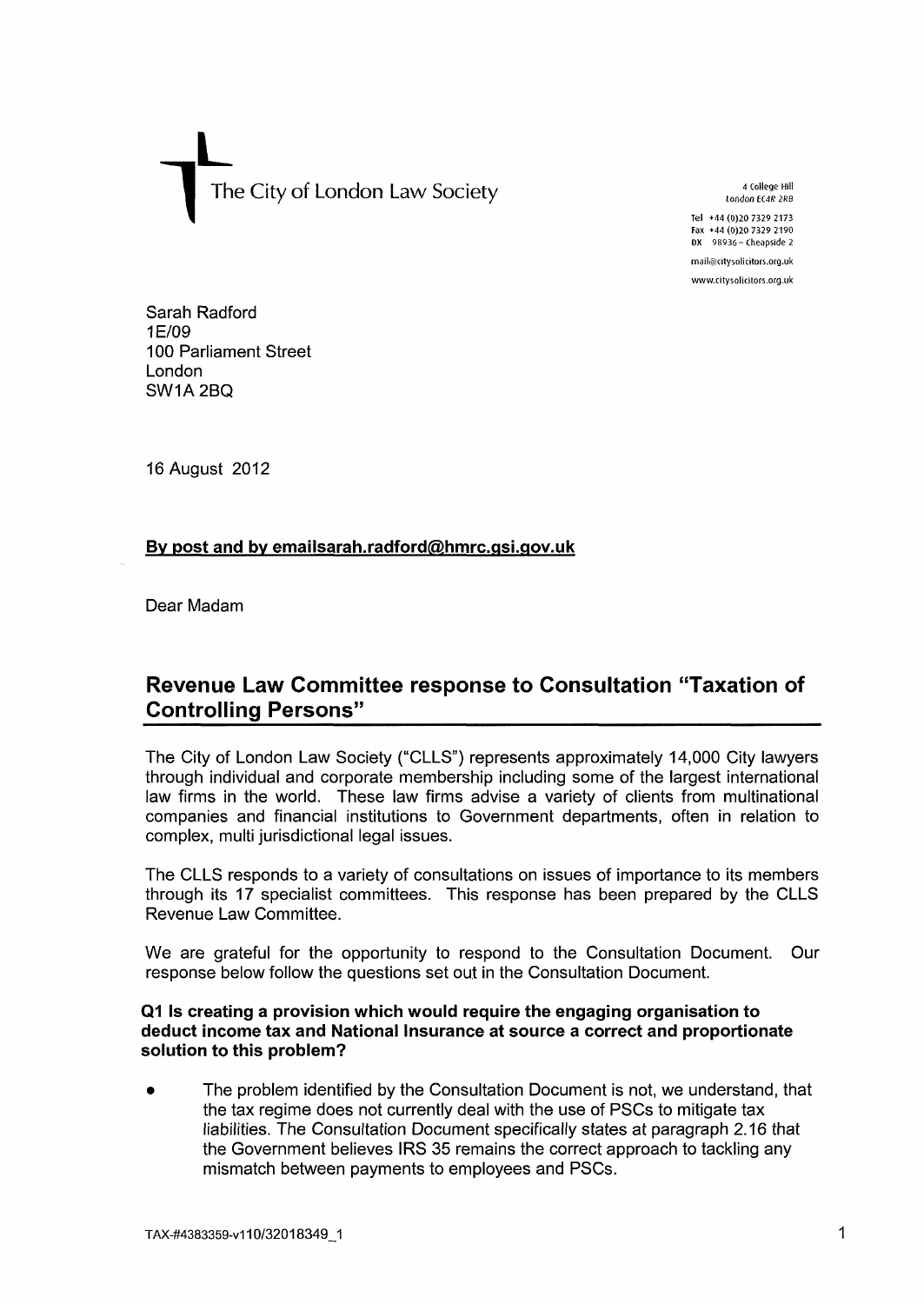The problem identified is that where an individual has a strategic role in an organisation it is important that the individual is seen to comply with his tax liabilities in a transparent way. It is an issue for corporate governance generally that individuals with key roles are seen to comply with their legal obligations. We do not consider that this is an issue which should be addressed by a narrowly tax specific provision where adequate legislative provisions are already in place to address any concern in relation to tax manipulation.

• The proposal as we understand it would extend an employment basis of taxation to individuals who are not otherwise in any sense in an employment type relationship. The governance issue highlighted in the report does not justify a measure discriminating against individuals operating within the same legal framework merely because they have achieved a position of influence.

This measure will discriminate against individuals because they have achieved a position of influence. This is not consistent with promoting a competitive enterprise based economy.

- We should also like to emphasise the considerable extra burden this proposal would place on business in having to operate these tests in particular bearing in mind the difficulties in recovering unpaid PAYE where it is discovered that tax should have been collected some time later and often after the PSC has ceased to be engaged. The practical effect is that the wrong person, the engaging company, ends up bearing the tax rather than the true tax payer.
- For these reasons we regard the proposal as a wrong and disproportionate response to the problem identified.

#### **Q2 Does the proposed provision raise any commercial, employment or other issues that would need to be considered before any final conclusions are reached? If yes, please advise.**

- Identifying tests of significant managerial control which can be applied in an objective and impartial basis so as to achieve equality of treatment across all potentially affected tax payers will be extremely difficult if not impossible. Where control is applied as a test in determining tax liabilities it is applied by reference to specific legal characteristics for examples shareholder rights which can be objectively tested not be reference to loosely determined management structures which will be extremely difficult to test in an objective way.
- The problem of definition means we do not believe that this proposal could be implemented in away which would ensure a level playing field between different businesses.
- The proposal will also carry the danger that it will result in disparity of treatment within businesses. It will involve fine distinctions being drawn in relation to managerial influence in relation to individuals working within the same organisation and otherwise on similar terms. This is not consistent with the principle that taxpayers should be treated equally and is likely to be commercially damaging to businesses affected.

**Q3 Are there alternative approaches that would better deliver the transparency the Government is seeking in the taxation of controlling persons than requiring them**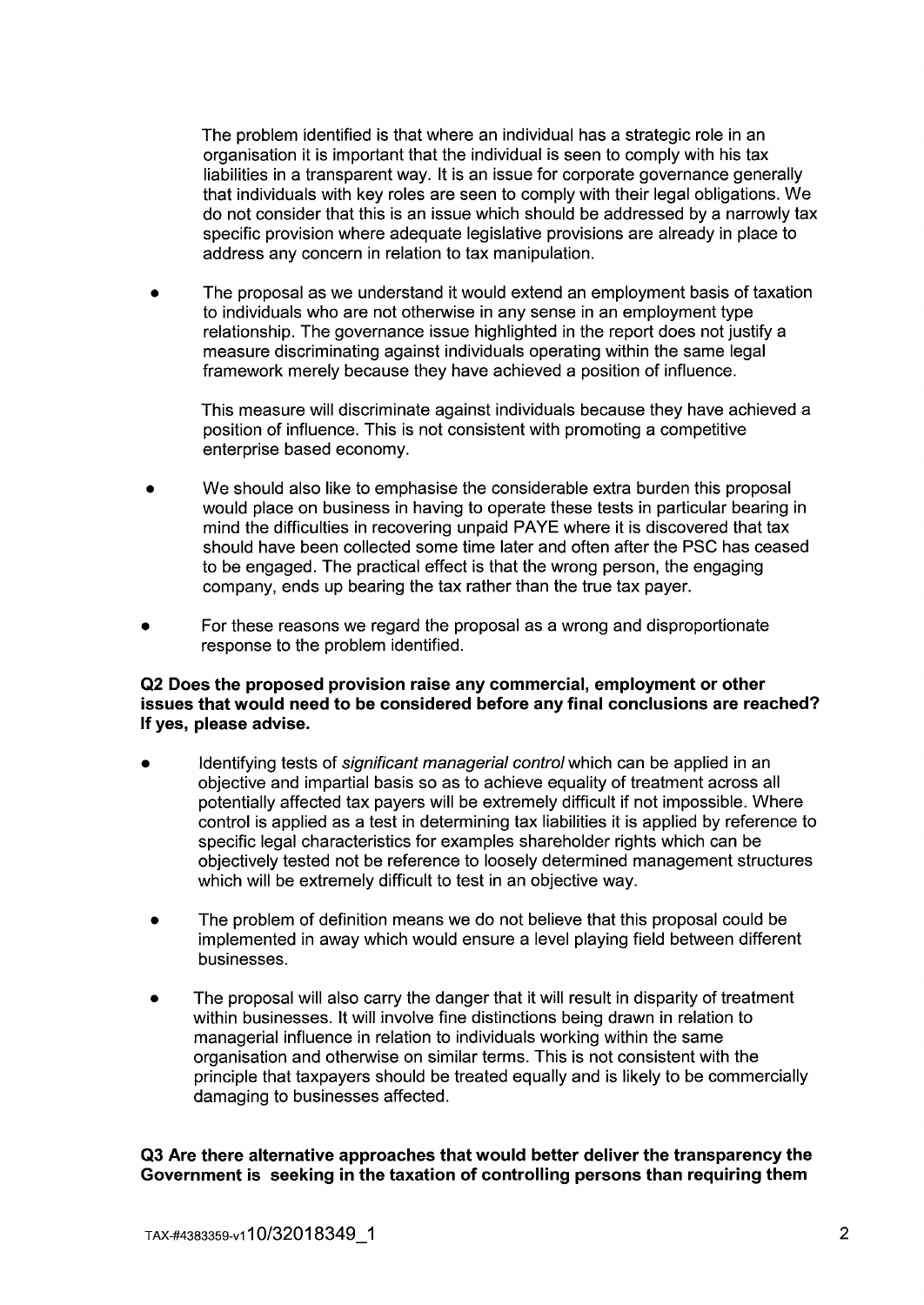#### **to have income tax and National Insurance deducted at source by the engaging organisation?**

Whilst we are opposed to measures which undermine taxpayer confidentiality a system whereby HMRC could notify users of the services of PSCs that a PSC was repeatedly non compliant with its tax obligations would provide business with the opportunity to operate governance controls in relation to such non-compliance.

A variation on this approach would be to require PSCs to certify annually to the engaging entity either that they have complied with IR **35** or that they are outwith the ambit of IR35. This would allow the engaging entity to apply appropriate good governance remedial measures if they felt the PSC was taking an unjustifiable or irresponsible approach. This would have the merit that it could fit within existing legislative concepts and avoid further multiplication of legislation and rules to be tested against. It would address the policy concern without extending an excessive administrative burden to business although it would place rather greater burden than the first approach as the business would have to concern itself with a primary assessment of the application of IR35 to the PSC.

## **Q4 What are the consequences of this provision taking precedence over IR35 (Part 2 Chapter 8 ITEPA 2003) Part 2 Chapter 7 ITEPA 2003 and all extra statutory provisions?**

#### **Q5 Are there any circumstances where this measure would prevent genuine commercial arrangements? If yes please explain.**

- In some organisations depending on size and management structure an individual might be found to fall within these provisions in relation to a particular job or project when in relation to an another organisation the individual would fall outside these provisions. Roles outside these provisions will be more attractive to those within them and this may exclude organisations particularly within the SME sector from attracting the best talent to assist them.
- The proposal appears to extend the employment basis of taxation to those not otherwise in any sense in an employment type relationship. Individual consultants and professional advisers may often find they have roles of great influence particularly within smaller businesses although they are on no sense in an employment relationship. We believe it would be extremely difficult to create a test of managerial control which differentiates the role of such individuals.

#### **Q6 Is someone who has managerial control over a significant proportion of the workforce and/or control over a significant proportion of the organisations budget the correct delineation for a 'controlling person'?**

We do not believe that a test of managerial control can be defined with sufficient precision to form a basis for the application of rules of taxation. Lines of management responsibility are not designed to prescribe legal relationships but to achieve particular managerial objectives. It is often a feature that precise relationships and responsibilities are not defined to allow practical flexibility in management arrangements. Using lines of managerial responsibility as the basis for taxation is likely to result in a harmful distortion of management systems.

## **Q7 Should we extend controlling person to bring a larger group within the remit of this provision? If so who and why?**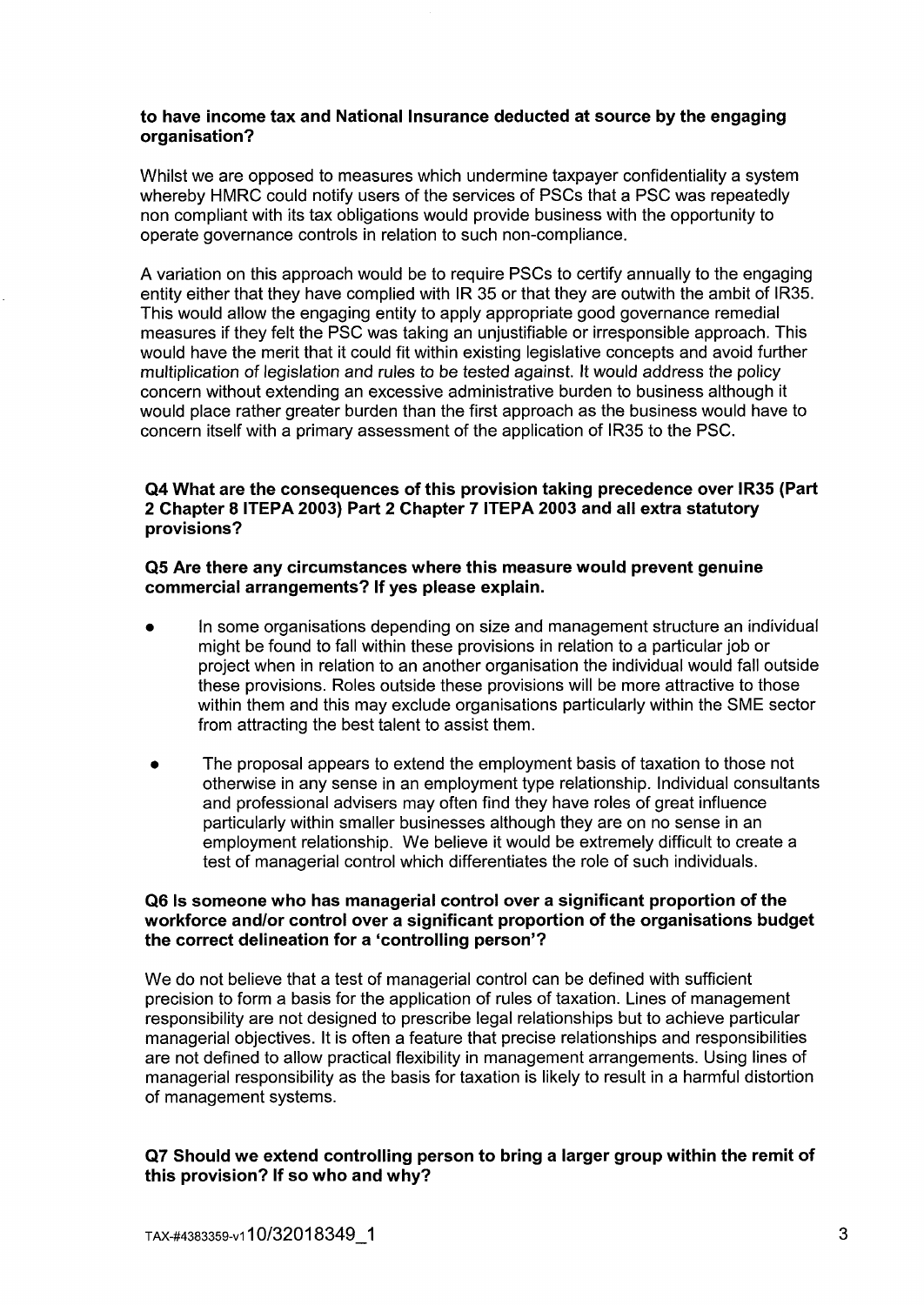**No.** 

## **Q8 Should controlling person be narrowed so that fewer people are within its remit? If so who should be additionally excluded and why?**

For the reasons given above we are opposed to this proposal and narrowing the remit would not be a sufficient response to our concerns.

# **Q9 Is this exclusion a proportionate exception to the proposed provision?**

As noted above we are opposed to this proposal generally but if the proposal were to be implemented we would recommend extending the exclusion to all SME businesses to ensure they have free access to a full range of talent to develop there activities.

## **Q10 Is there any reason we should not exclude micro businesses, who are not part of a group structure from this provision?**

No.

Yours faithfully,<br>
MS *VMS* 

**[ Chair Bradley Phillips The City of London Law Society Revenue Law Committee**